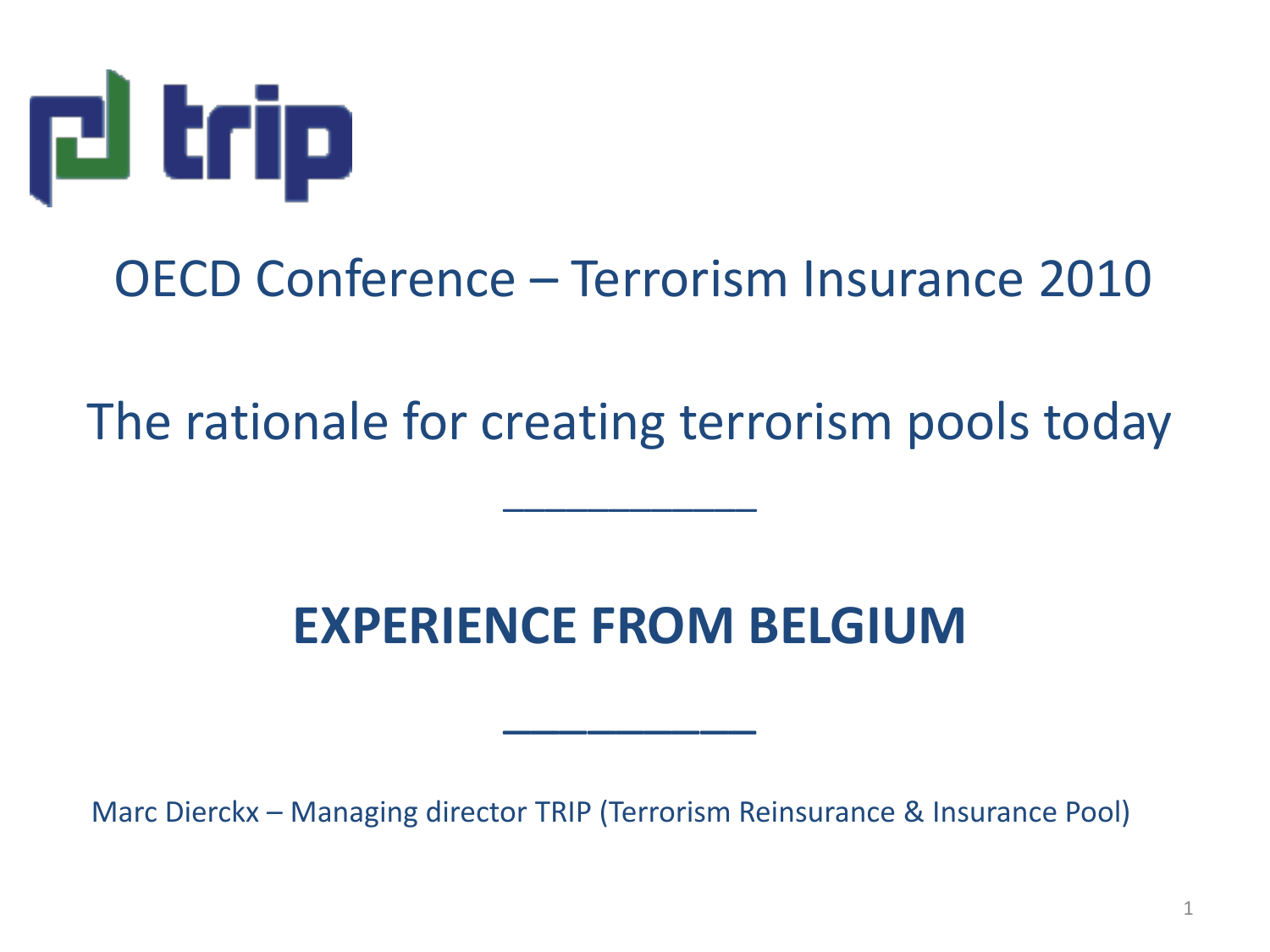

- BELGIUM Facts & Figures
- $\triangleright$  Inhabitants : 10.4 million
- $\triangleright$  Area : 30,500 km2
- $\triangleright$  Average population density : 341 / km2
- $\triangleright$  GDP / inhabitant : \$37,500
- $\triangleright$  Total premium income 2009 (est.) :  $\epsilon$ 27.8 billion
- $\triangleright$  International organisations :
	- European Union Institutions (Brussels)
	- ❖ NATO HQ (Brussels)
	- ❖ Shape (Mons)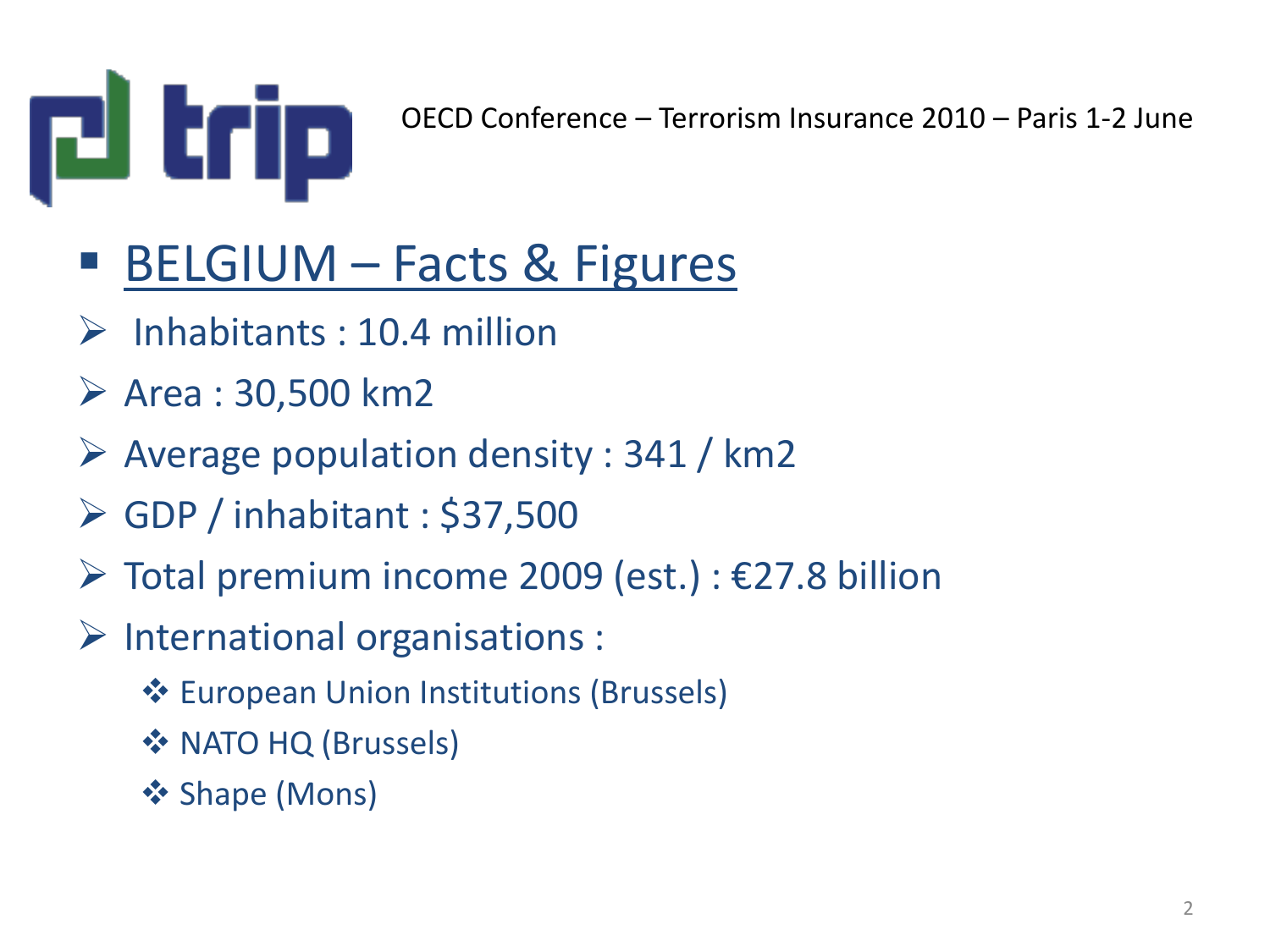

## Rationale

- $\triangleright$  Terrorist attacks : Twin towers New York 9/11/2001 Trains Madrid 3/11/2004 – Metro & bus station London 7/7/2005
- $\triangleright$  Terrorism risk is world-wide
- $\triangleright$  Reaction of reinsurers  $\rightarrow$  no unlimited cover anymore
- $\triangleright$  Belgium potential target
	- **❖** International institutions
	- ❖ Port of Antwerp
	- ❖ High density population
- $\triangleright$  Solutions set up in other European countries (The Netherlands – France – Germany – Spain – Austria – UK – etc.)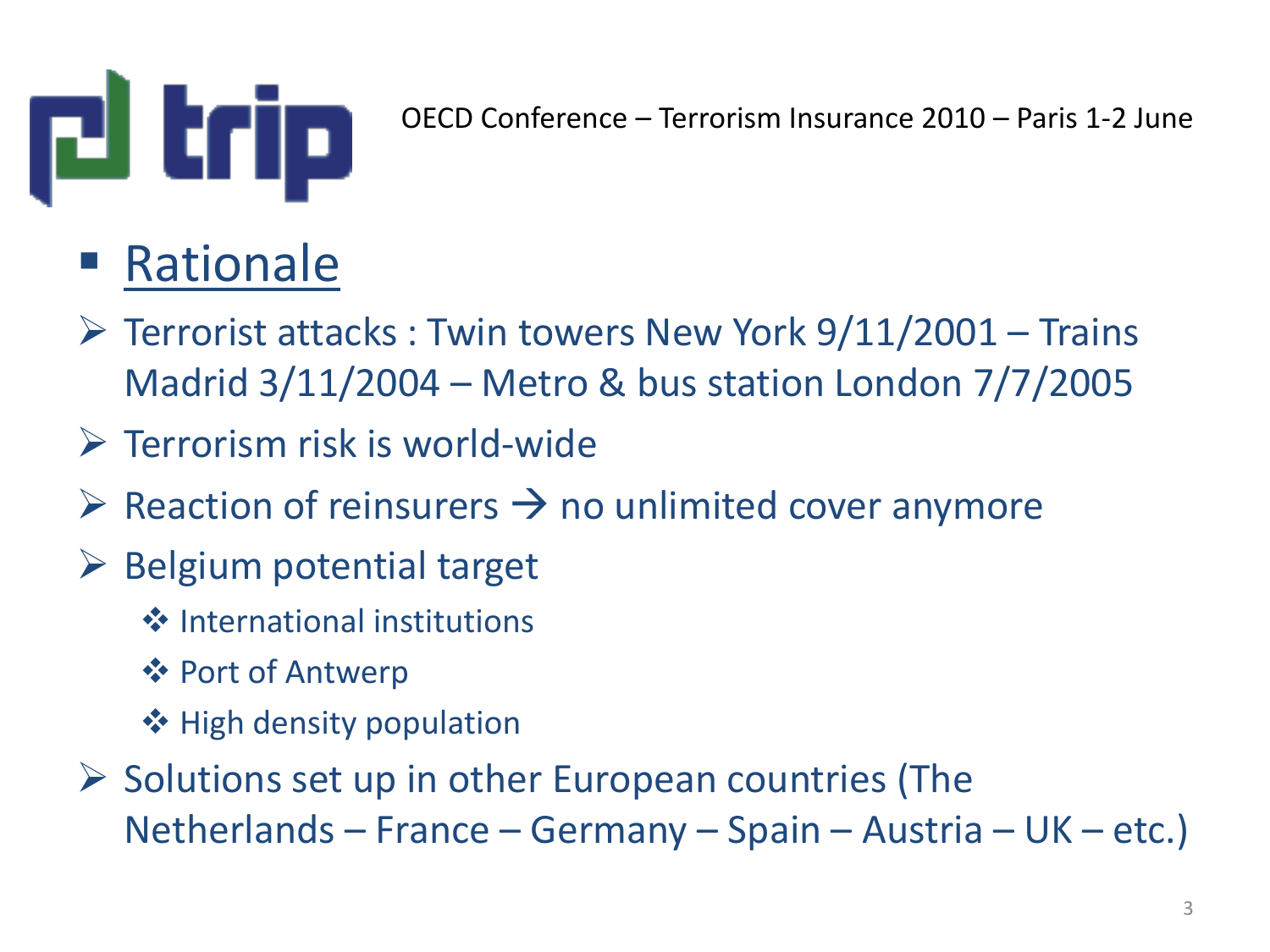

# Belgian solution  $\rightarrow$  Terrorism Insurance Act of 1 April 2007

#### ■ Main objectives of the law :

- 1. To protect the insureds against the damages caused by terrorism acts  $\rightarrow$  to compensate (totally / partially), in a timely manner, all insured persons.
- 2. To guarantee the stability and sustainability of the insurance industry.
- 3. To allow for the creation of a compensation system (=TRIP) to work out the solidarity system set up by the law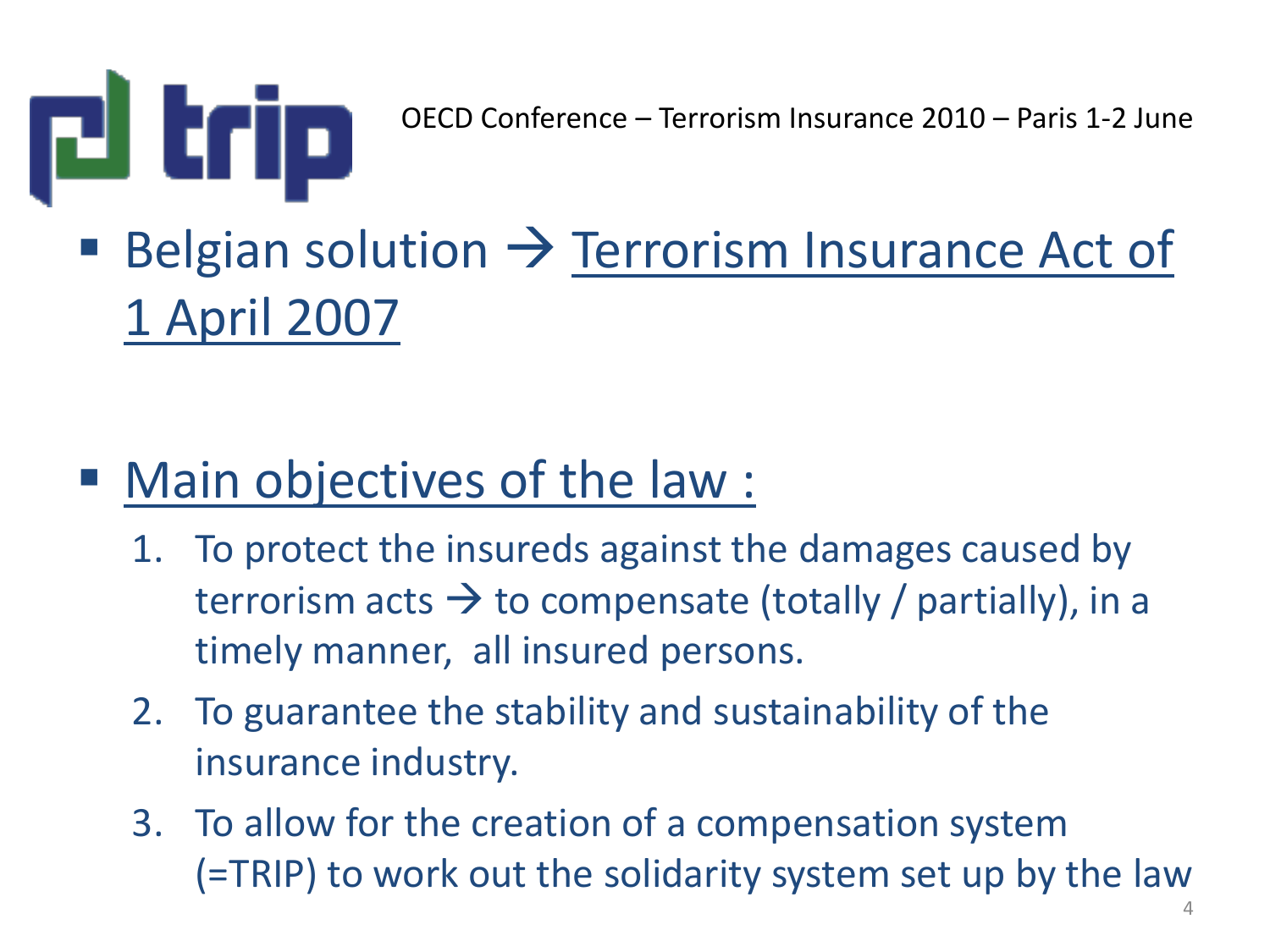

 TRIP (Terrorism Reinsurance & Insurance Pool) est. 1 February 2008 (= non profit association)

### Main objectives of TRIP :

- $\lozenge$  To compensate participating insurers for the financial effects of damages caused by acts of terrorism pursuant to the Terrorism Insurance Act
- **\*** To underwrite reinsurance cover on behalf of its members
- $\cdot$  **To collect information on damages caused by terrorism**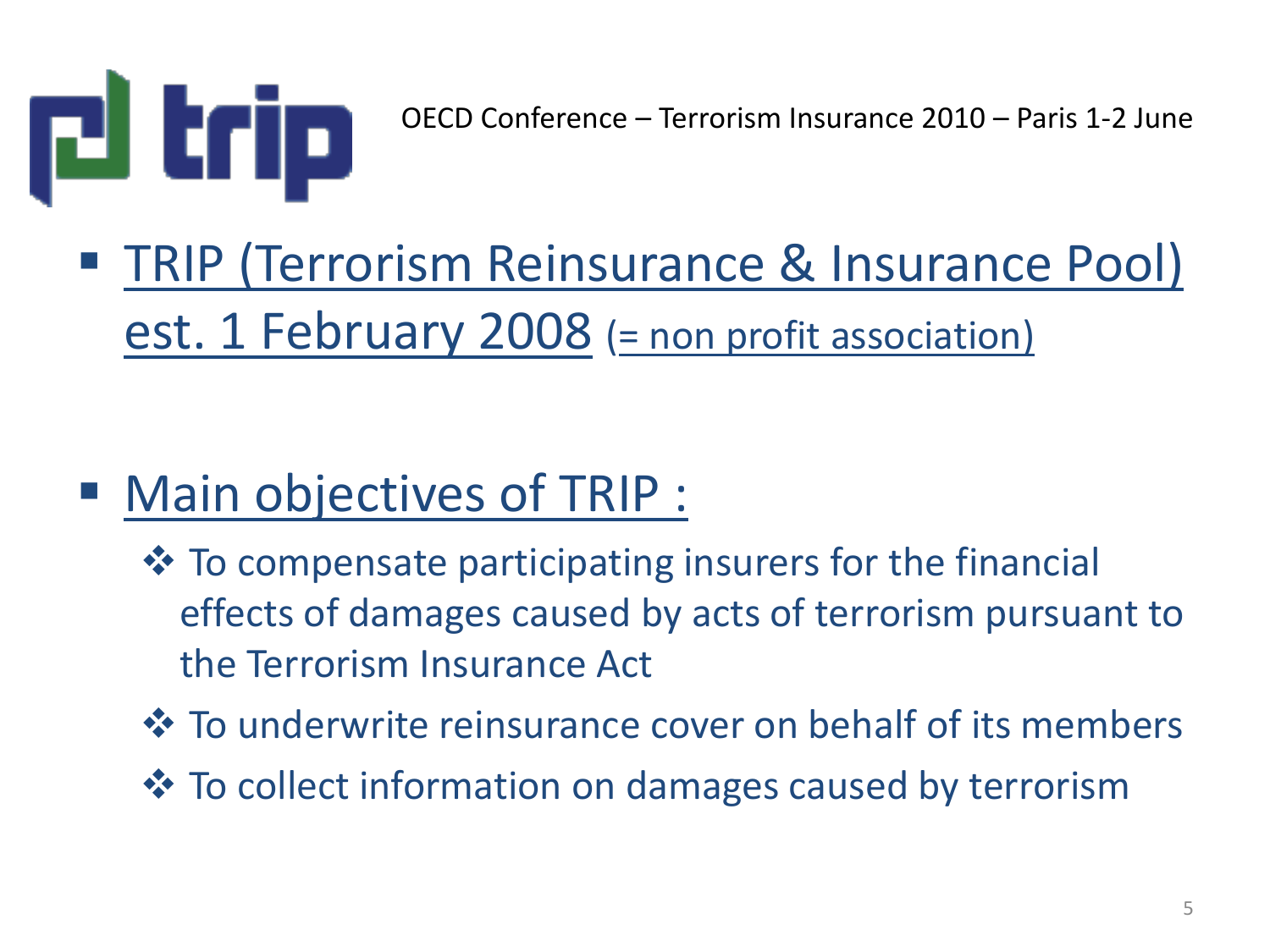

- Main characteristics of the Belgian system
	- (Act 1 April 2007 & TRIP Pool 1 February 2008)
- $\triangleright$  Partnership between State, Insurance and Reinsurance sectors
- $\triangleright$  Broad definition of terrorism  $\rightarrow$  the Terrorism Advisory Committee is to determine whether an event falls under the definition of terrorism contained in the law
- $\triangleright$  Act applies to all Belgian risks
- $\triangleright$  All insurance classes (for individuals and enterprises) are covered by the law (only few exceptions)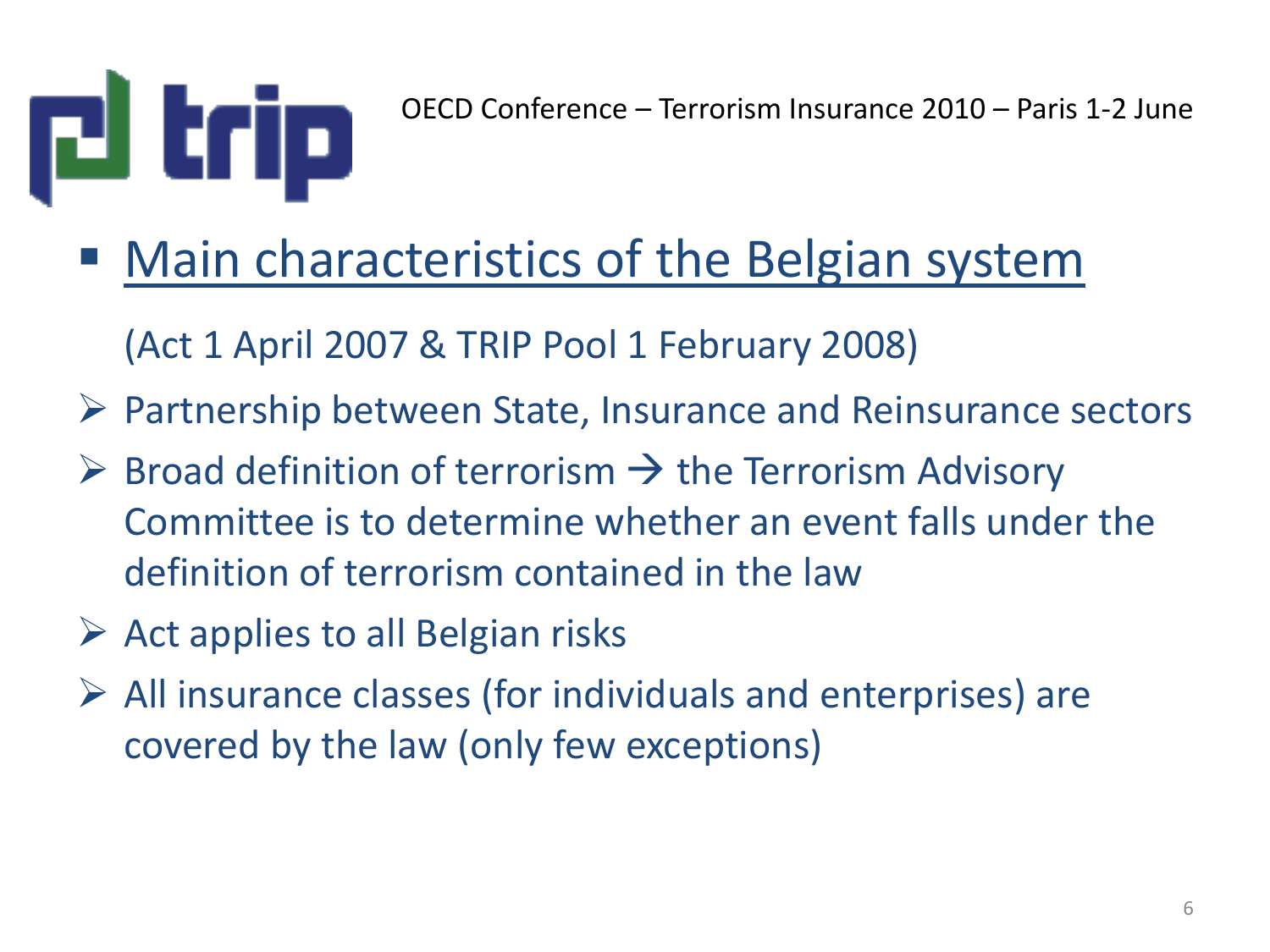

#### Annual cover is limited to  $\epsilon$ 1 billion indexed (2010 : 1,078 m)

 $\triangleright$  3 levels / layers :

- Insurance companies : retention €300 million
- \* Reinsurance : €478 million xs 300 million (full indexation on 2<sup>nd</sup> layer)
- State : €300 million xs 778 million (unchanged since 2007)
- $\triangleright$  Only TRIP members benefit from the compensation system (over 90% of the insurance market – domestic Cies & FOS)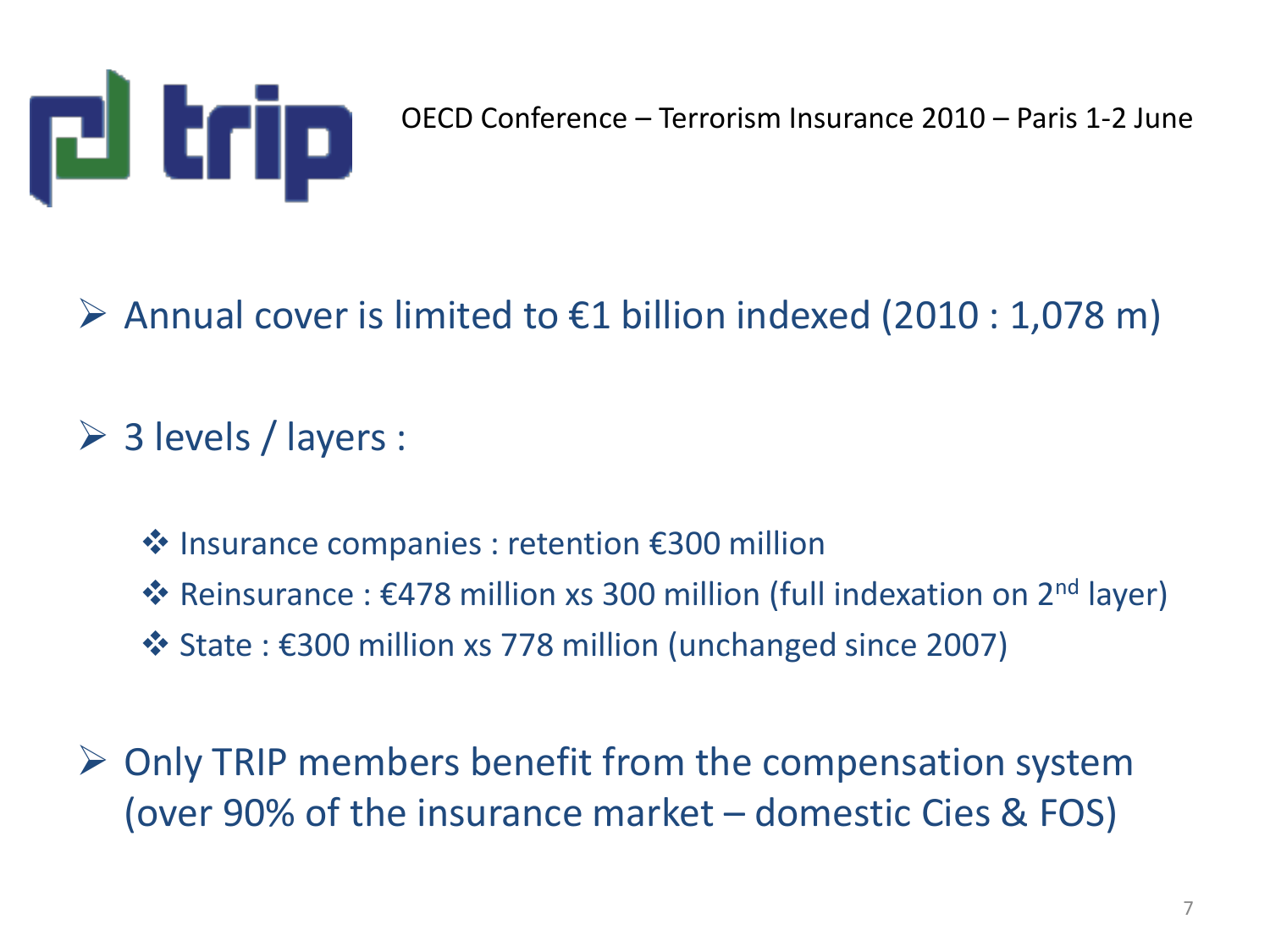

- Some particularities of the system
- $\triangleright$  Compulsory coverages  $\rightarrow$  Mass risks (TPLM Property Casualty - Workmen's compensation – Life assurance – Health)
- $\triangleright$  Optional coverages (but exclusions must explicitly be excluded)  $\rightarrow$  e.g. Industrial property – Motor comprehensive
	- Assistance Legal Protection insurance
- $\triangleright$  Exclusions  $\rightarrow$  TPL Nuclear energy Damages to nuclear facilities – Railway rolling stock, aircraft and ships – TPL in connection with such vehicles – risks related to ocean hull specific terrorism insurance policies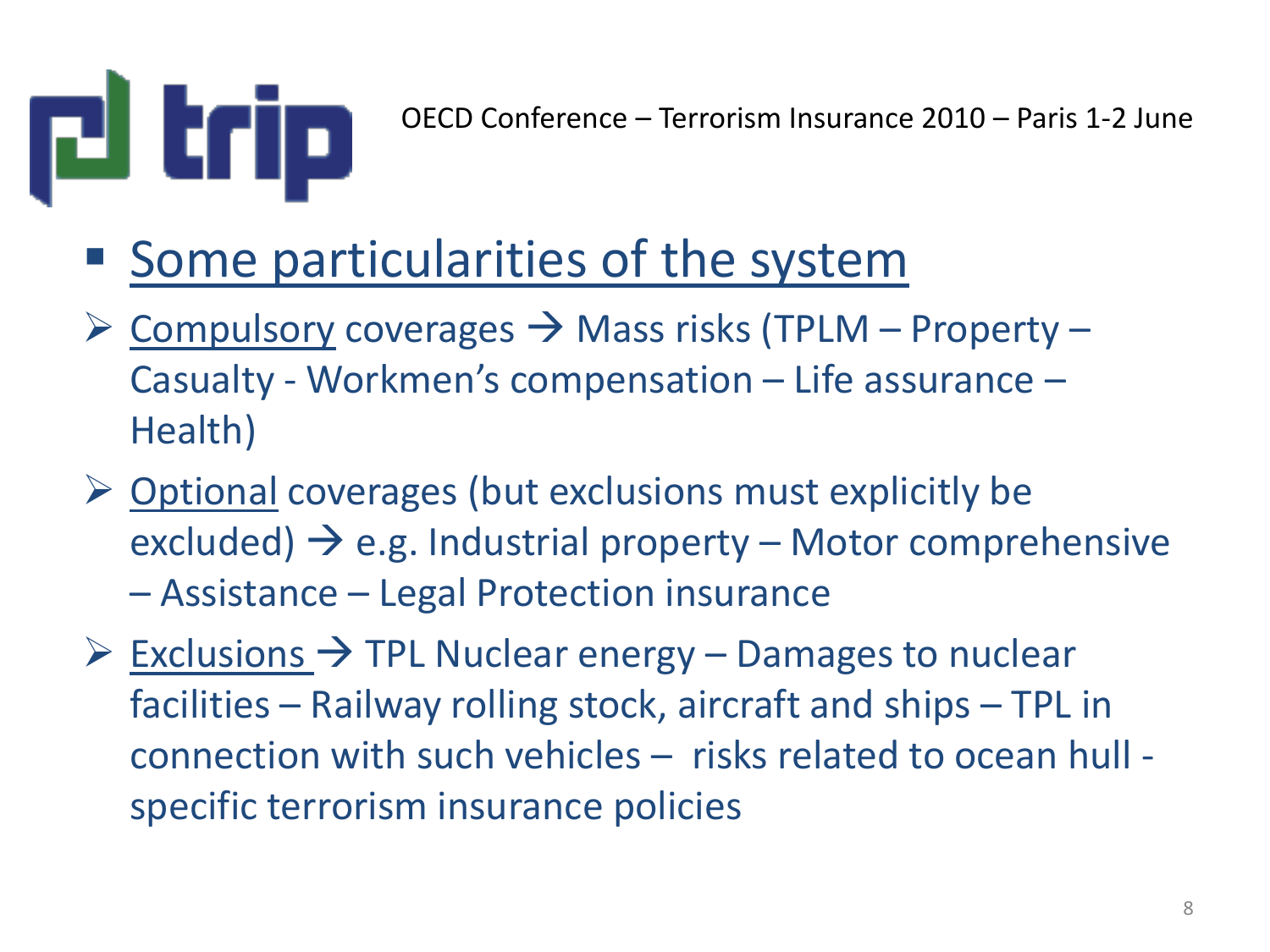

 $\triangleright$  Nuclear risks = damage caused by nuclear bombs = covered unless explicitely excluded from the coverage

 $\triangleright$  Bacteriologocal and Chemical risks = covered

#### $\triangleright$  Deductibles

- $\triangleright$  of 10% for Industrial Property
- $\triangleright$  of 10% for Nuclear bomb risks (excepted compulsory insurance classes)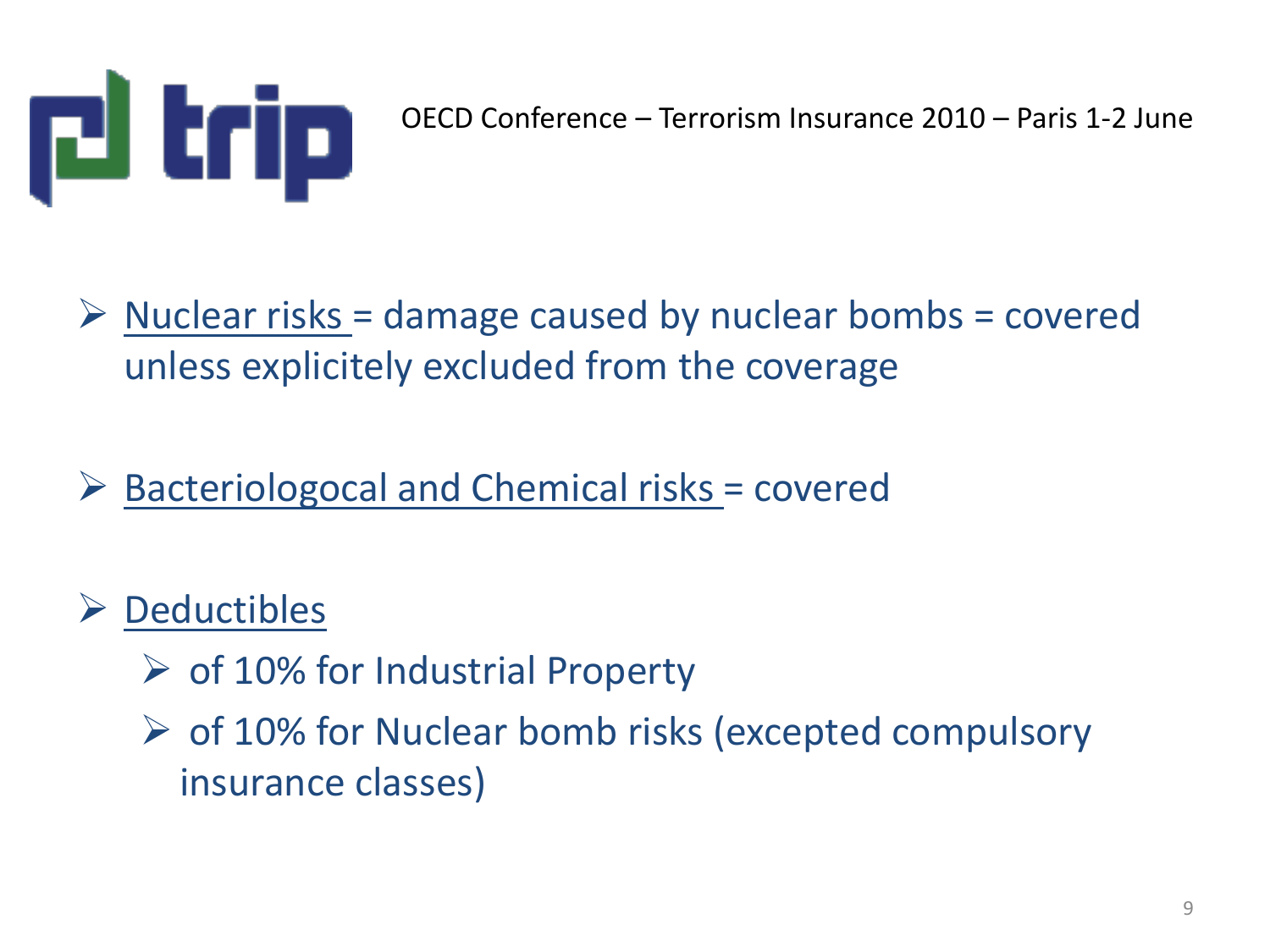

- $\triangleright$  Limit per location (building +content) :  $\epsilon$ 75m per policyholder, per year
- $\triangleright$  Workmen's compensation insurance : limit of  $\epsilon$ 1 billion not applicable  $\rightarrow$  full 100% compensation (recourse of the insurers to the Workmen's Compensation Fund)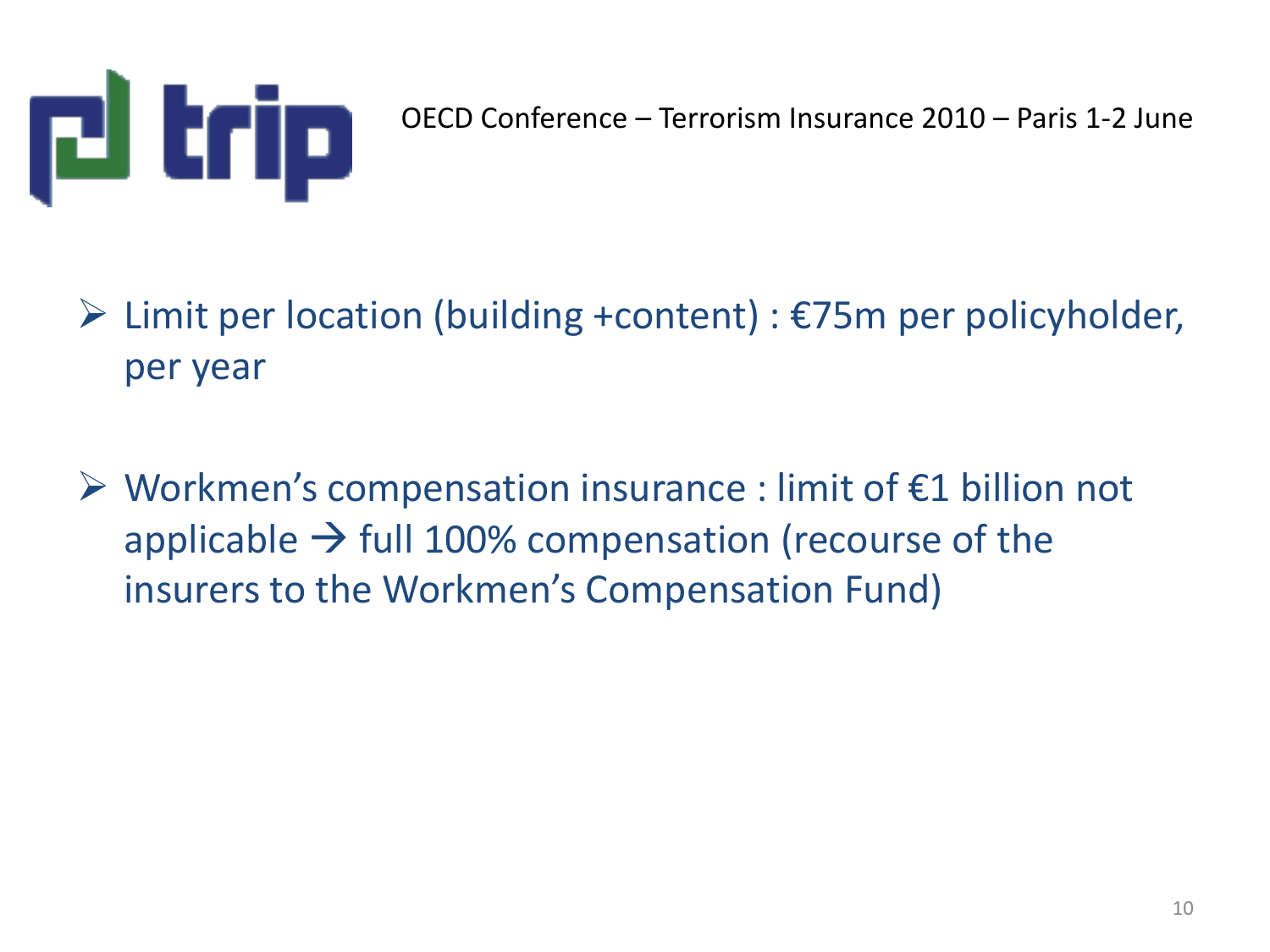

- Members contributions to cover TRIP budget :
- $\triangleright$  Cost of reinsurance
- $\triangleright$  Operating expenses of TRIP
- Calculation of members contributions :
- $\triangleright$  On total GWP of ALL insurance classes (exception = risks excluded by the Terrorism Insurance Act)
- $\triangleright$  Proportional to premium market share in TRIP (corrected for life assurance business)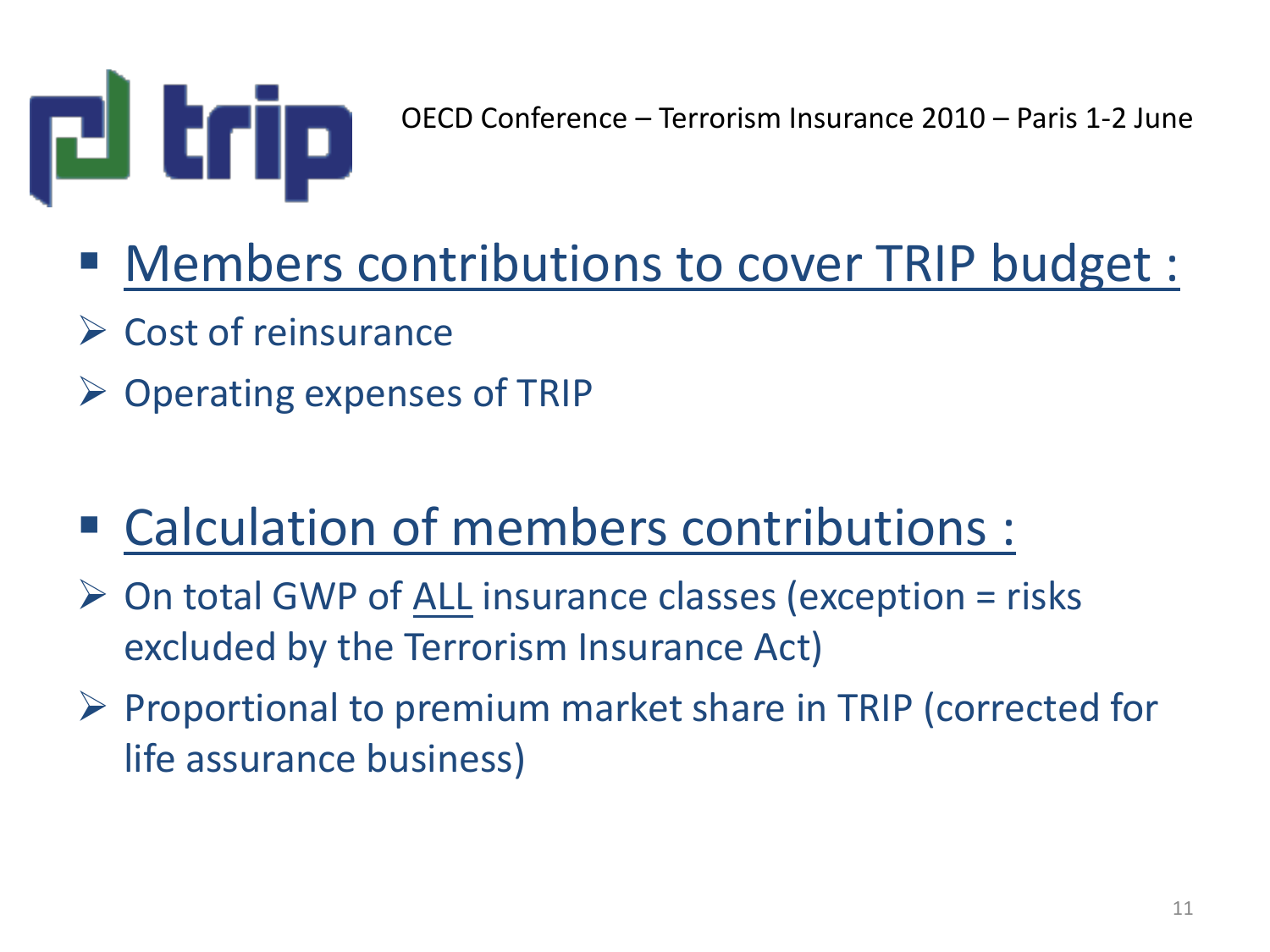

- Claims 2008 & 2009 ?
- $\geq$  26/11/2008 Terrorist attack in Mumbai-India  $\rightarrow$  claim : 1 Belgian died
- $\geq 2009$  no claims

- **Placement ?**
- $\triangleright$  Successful placement with diversified panel of reinsurers at favourable terms
- $\triangleright$  Extra capacity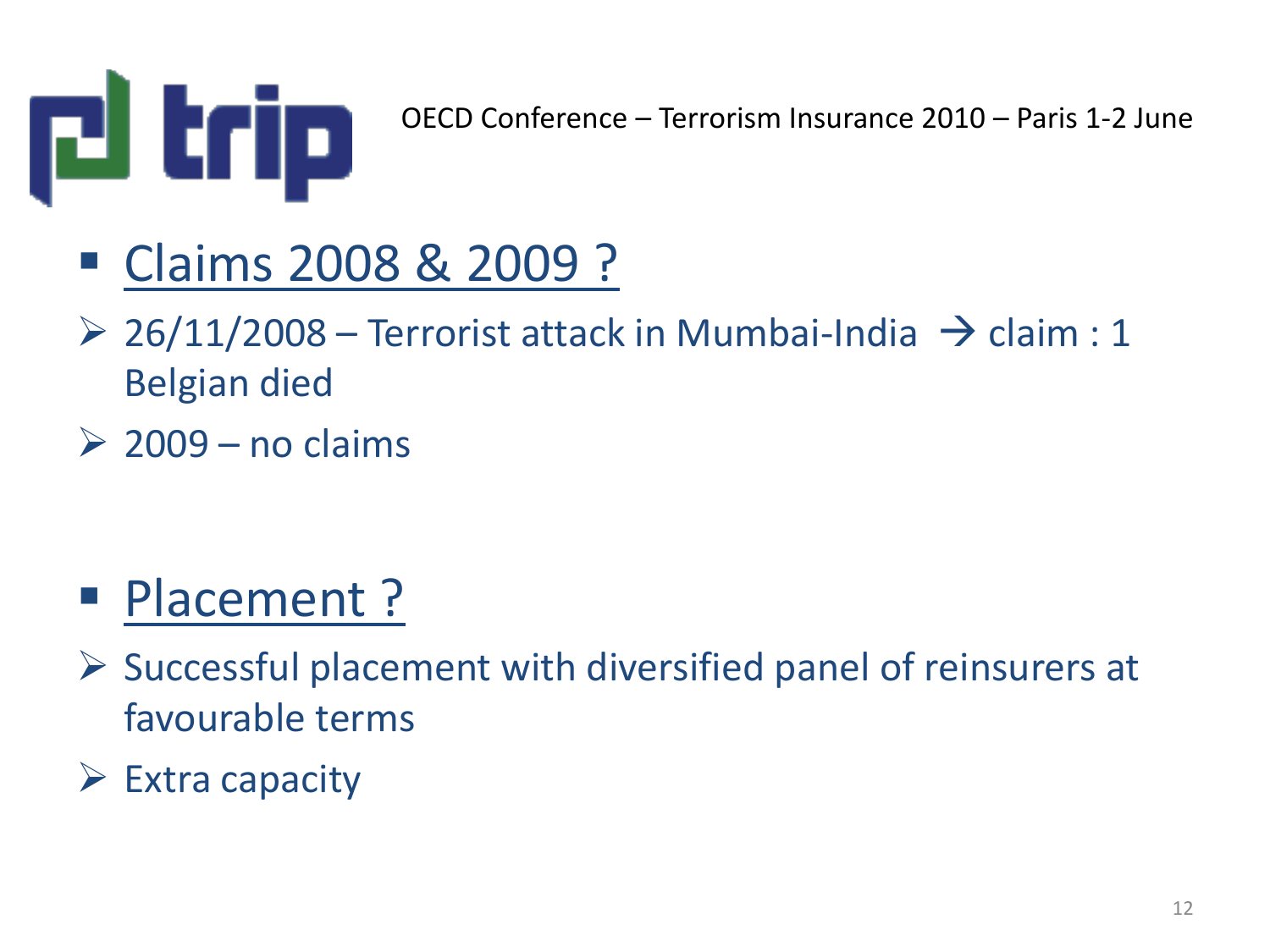

### ■ Future challenges ?

 $\triangleright$  Draft bill  $\rightarrow$  extension of the scheme to IORPs

 $\triangleright$  Secure continuity of cover (capacity)

 $\triangleright$  Limited State guarantee in Belgium